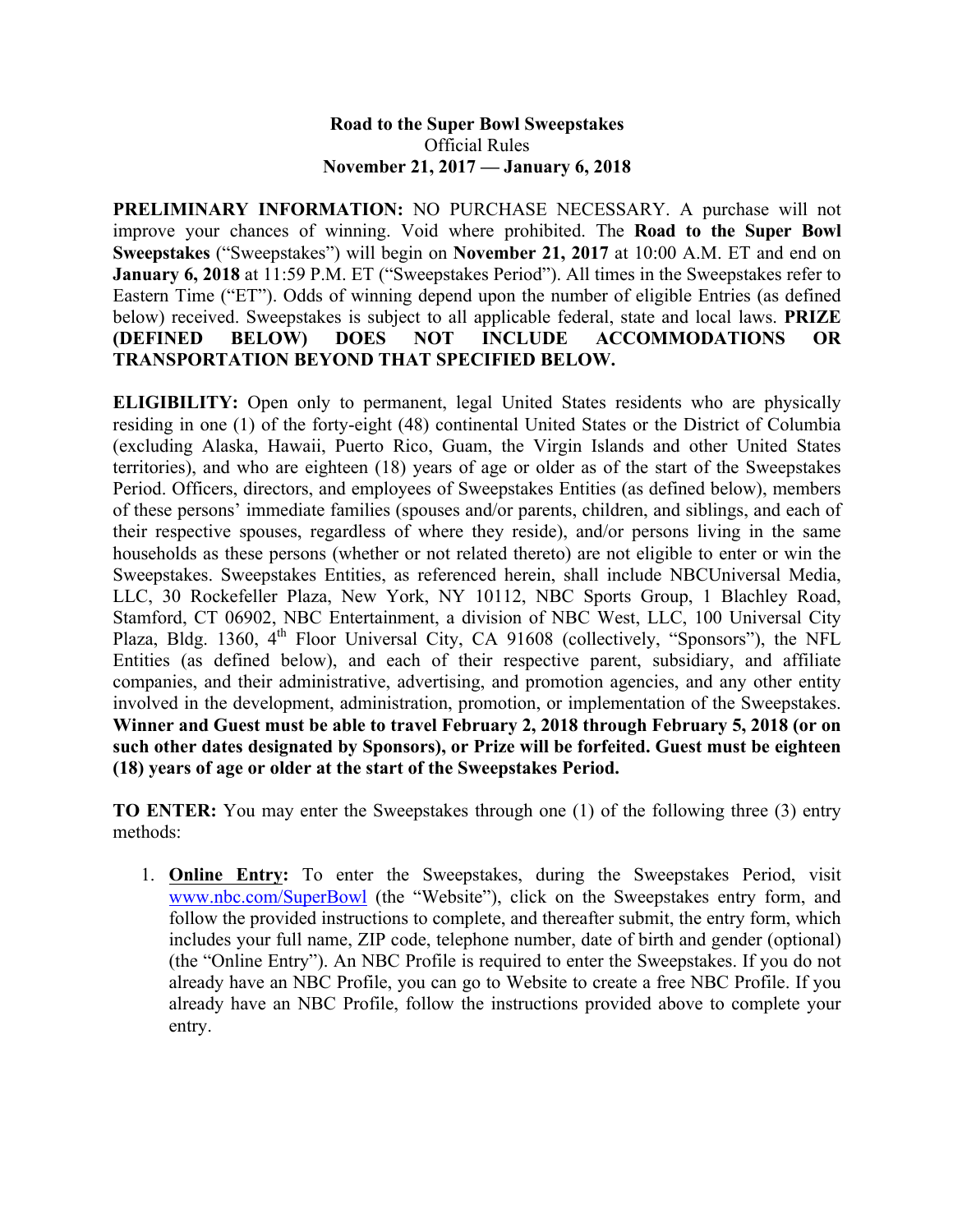- 2. **Email Entry:** To enter the Sweepstakes, during the Sweepstakes Period, click on the Sweepstakes banner e-mailed to you by the NBC Sports e-mail address "reply@emails.nbcsports.com" to enter (the "Email Entry").
- 3. **Text Entry**: To enter the Sweepstakes, during the Sweepstakes Period, if you are a wireless service subscriber from a participating wireless carrier (Sprint, Cincinnati Bell, Leap Wireless, United States Cellular Corp, Verizon, T-Mobile, Alltel-Allied, AT&T, Cellular South, IWireless, Metro PCS, Virgin Mobile, Boost Mobile, Union Telephone, nTelos, TracFone (AT&T), West Central Wireless, Bluegrass Cellular, Carolina West Wireless, Rural Independent Network Alliance, East Kentucky Network, Illinois Valley Cellular, Inland Cellular, Nex Tech Communications, Pine Cellular, DTC Wireless, Boost-CDMA, CellCom, Immix, ECIT, Alaska Communications Systems (ACS), United Wireless, GCI Communications, Thumb Cellular, Cross Wireless, Chat Mobility, Northwest Missouri Cellular, Pioneer Cellular, Panhandle Wireless, Element Mobile, Golden State Cellular, Viaero Wireless, Plateau Wireless, MTPCS, Cellular One, Cleartalk (Flat Wireless), Epic Touch, Mosaic Telecom, Mobi, PCS, Peoples Wireless, Duet IP, Chariton Valley Cellular, SouthernLINC, MobileNation/SI Wireless, MTA Wireless/Matanuska, Kenai SRT Communications, MetroPCS/T-Mobile, US Aio Wireless, Sagebrush Cellular, Google Voice) ("Carriers, each a "Carrier") and have a multimedia message service capable mobile phone, text the code to the SMS short code 66866 anytime during the Sweepstakes Period.

Standard text messaging rates will apply for each text message sent or received from your mobile phone according to the terms and conditions of your service agreement with your wireless carrier. Other charges may apply (such as normal airtime and carrier charges) and will appear on your cell phone bill or be deducted from your prepaid account balance. Wireless carriers' rate plans may vary, and you should contact your wireless carrier for more information on messaging rate plans and charges relating to your participation in this Sweepstakes. Entrant must use a mobile device capable of two-way messaging. Participation in this Sweepstakes by mobile phone and text message means that you understand that you may receive additional text messages from Sponsor relating to this Sweepstakes, which will be subject to the charges pursuant to your carrier's rate plan. Text messaging may not be available from all mobile phone service carriers and handset models. Cell phone service may not be available in all areas. Check your phone's capabilities for specific instructions.

All In Online Entries, Email Entries, and Text Entries will be collectively referred to as "Entry" or "Entries." **If you choose to submit an Entry via your web-enabled mobile device, data rates may apply. See your wireless service provider for details on rates and capabilities.** All Entries become the property of Sponsors and will not be acknowledged.

**You may enter one (1) time during the Sweepstakes Period.** Multiple Entries received from any person beyond this limit will void all such additional Entries. Entries generated by a script, macro, or other automated means or by any means that subverts the entry process will be disqualified. **Entries must be received before January 6, 2018 at 11:59 P.M. ET to be eligible for the Sweepstakes.** Sponsors' computer shall be the official timekeeper for all matters related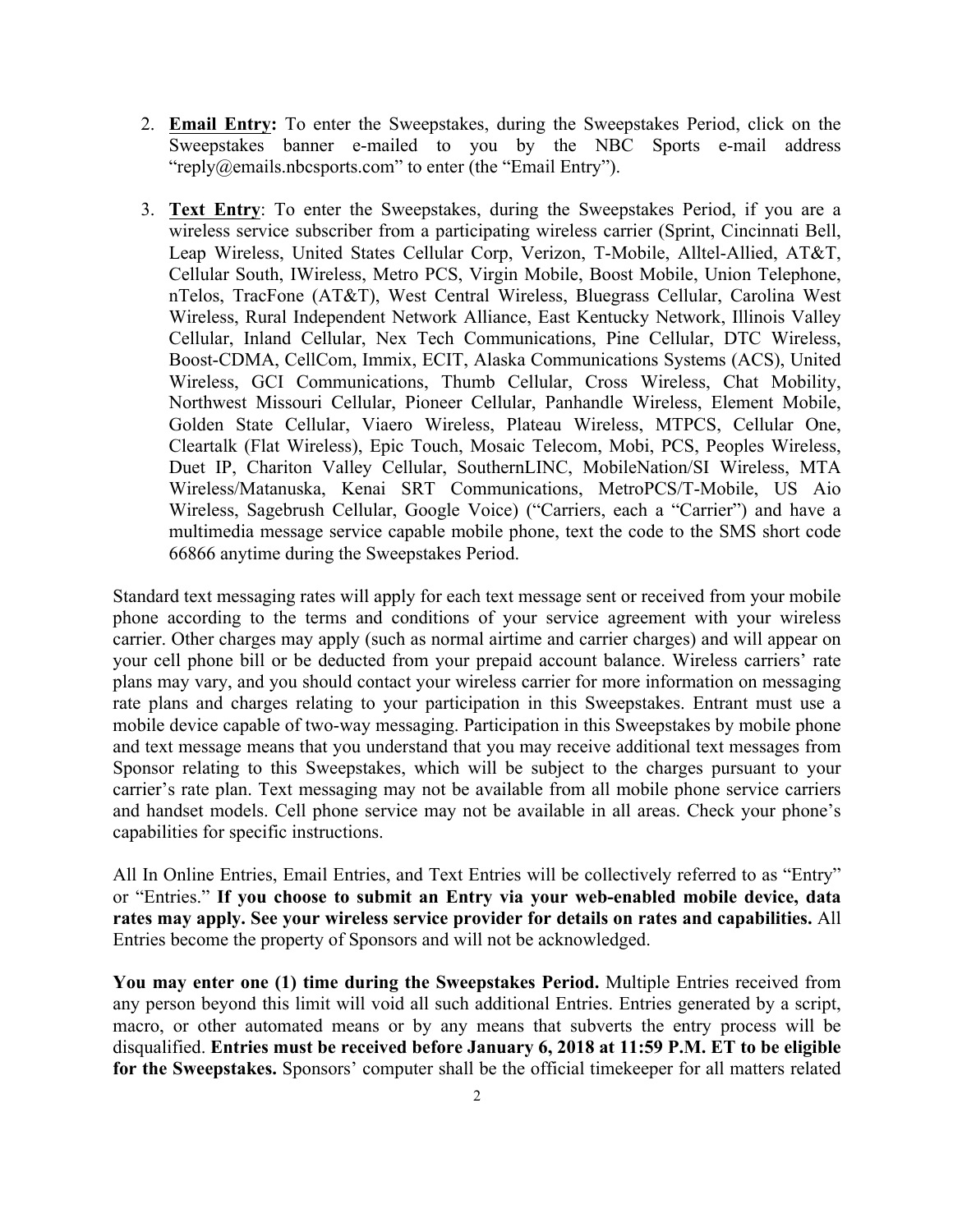to this Sweepstakes. Entries that are incomplete, garbled, corrupted, or unintelligible for any reason, including, but not limited to, computer or network malfunction or congestion, are void and will not be accepted. In case of a dispute over the identity of an entrant, the authorized account holder of the email address used to enter will be deemed to be the entrant. "Authorized account holder" is defined as the person who is assigned to an email address by an Internet access provider, online service provider or other organization that is responsible for assigning email addresses for the domain associated with the submitted email address. Entry constitutes permission (except where prohibited by law) to use entrant's name, city, state, likeness, image, and/or voice for purposes of advertising, promotion, and publicity in any and all media now or hereafter known, throughout the world in perpetuity, without additional compensation, notification, permission, or approval.

**PRIVACY:** Entrants will have the opportunity to receive information from Sponsors and selected partners by checking the appropriate box(es). If, at any time, you no longer wish to receive materials from Sponsors or our partners, please go to our privacy policy, located at www.nbcuniversal.com/privacy, or the applicable partner's privacy policy and follow the procedures indicated.

**WINNER SELECTION AND NOTIFICATION:** On or about January 9, 2018, one (1) potential winner ("Winner") will be selected in a random drawing by representatives of Sponsors from all eligible Entries received during the Sweepstakes Period. Sponsors will make two (2) attempts to notify potential Winner at the phone number and/or email address submitted at the time of entry. **Sponsors may share potential Winner's name and contact information with Sweepstakes Entities and/or any prize provider, as applicable, if necessary.** Potential Winner may be required to execute and return an affidavit of eligibility, release of liability, and, except where prohibited, publicity release (collectively, "Sweepstakes Documents") within two (2) days of such notification. Noncompliance within this time period will result in disqualification, and, at Sponsors' sole discretion, an alternate potential Winner may be selected from the remaining eligible Entries. If potential Winner cannot be reached, is found to be ineligible, cannot or does not comply with these Official Rules, or if Prize (as defined below) or prize notification is returned as undeliverable, potential Winner will be disqualified and, time permitting, at Sponsors' sole discretion, an alternate potential Winner may be selected from the remaining eligible Entries.

**PRIZE:** There will be one (1) prize ("Prize") awarded to Winner. Prize will consist of the following: one (1) trip for Winner and one (1) guest ("Guest") to Minneapolis, Minnesota to attend Super Bowl LII (the "Trip").

Trip will include: round trip, coach class air transportation for Winner and Guest from a major commercial airport in the United States nearest Winner's residence to a Minneapolis area airport in Minneapolis, Minnesota; three (3) night hotel accommodations for Winner and Guest in a standard/double occupancy room in a Minneapolis hotel (to be determined by Sponsors in their sole discretion) (Winner and/or Guest must have major credit card for check-in (subject to terms and conditions of hotel)) ("Hotel"); two (2) tickets for Winner and Guest to Super Bowl LII, scheduled to take place on February 4, 2018 at U.S. Bank Stadium, located at 401 Chicago Ave.,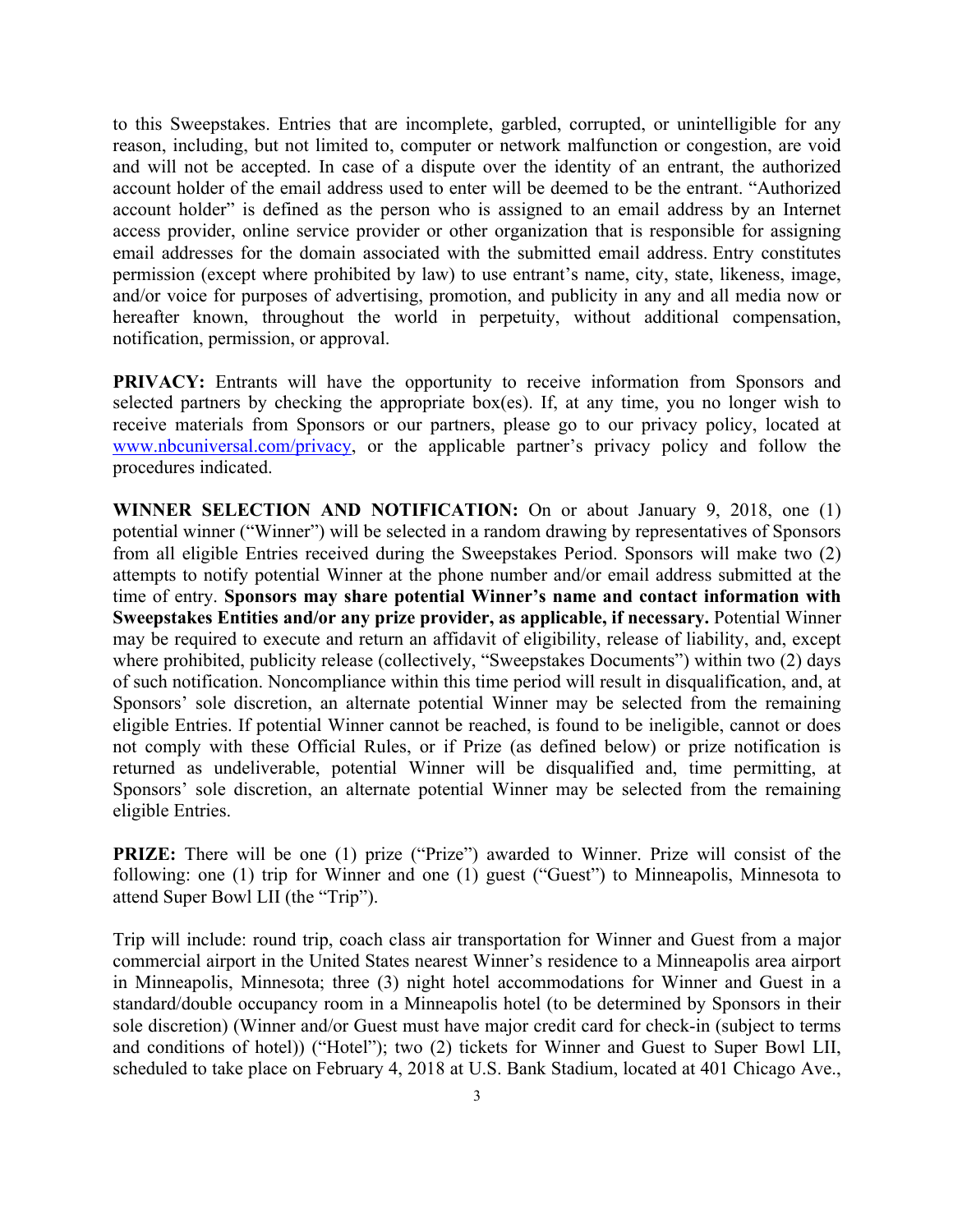Minneapolis, MN 55415 (the "Game"); a one hundred twenty-five dollar (\$125) stipend per day for four (4) days for each of Winner and Guest; and, two (2) tickets to a Super Bowl fan experience party ("Experience"). Prize may be subject to certain terms and conditions as specified by issuer. **If Winner is between the ages of eighteen (18) and twenty-one (21), he/she must be accompanied by an adult of at least twenty-one (21) years of age in order to check into the Hotel on-site. PRIZE DOES NOT INCLUDE ACCOMMODATIONS OR TRANSPORTATION BEYOND THAT SPECIFIED ABOVE.**

Game and Experience may be referred to herein as "Event," collectively "Events."

Estimated Retail Value ("ERV") of Prize is eight thousand seven hundred eighty-four dollars (\$8,784). Actual Retail Value ("ARV") of Prize may vary. If Prize includes a Trip, ARV may vary based on, among other things, availability, existing rates at time of booking, dates of travel, and point of departure. Any difference between ERV and ARV will not be awarded. For any Prize with an ARV of six hundred dollars (\$600) or greater, Sponsors will furnish an Internal Revenue Service Form 1099 to Winner for the ARV of Prize for the year in which Prize was won.

All details of Prize will be determined by Sponsors in their sole discretion. Sponsors reserve the right to substitute Prize (or portion thereof) with a similar prize (or prize element) of comparable or greater value. All taxes and other expenses, costs, or fees associated with the acceptance and/or use of Prize are the sole responsibility of Winner. Prize cannot be transferred by Winner or redeemed for cash and is valid only for the items detailed above, with no substitution of Prize by Winner. If Prize is unclaimed within a reasonable time after notification from Sponsors, as determined by Sponsors in their sole discretion, it will be forfeited, and, time permitting, an alternate Winner may be selected from the remaining eligible Entries at Sponsors' sole discretion.

**Winner must be able to travel February 2, 2018 through February 5, 2018 (or on such other dates designated by Sponsors), or Prize will be forfeited. The Trip awarded to the Winner must be taken within dates provided by the Sponsors or the Prize will be forfeited.** Travel arrangements must be made through Sponsors' agent, on a carrier of Sponsors' choice. Certain travel restrictions and black out dates may apply. Sponsors have the right in their sole discretion to substitute ground transportation for air transportation depending on Winner's place of residence. Winner and Guest must travel together on the same itinerary, including the same departure date, destination and return date, and must have valid travel documents (e.g., valid government issued photo ID and/or passport) prior to departure, and failure to do so will result in forfeiture of Prize. **Sponsors will not replace any lost or stolen tickets, travel vouchers or certificates. Once travel commences, no unscheduled stopovers are permitted; if an unscheduled stopover occurs, full fare will be charged from stopover point for the remaining segments, including return, of the Trip. If Winner is between the ages of eighteen (18) and twenty-one (21), he/she must be accompanied by an adult of at least twenty-one (21) years of age in order to check into the Hotel on-site.** Sponsors are not liable for any expenses incurred as a consequence of flight cancellation/delay. Trip may not be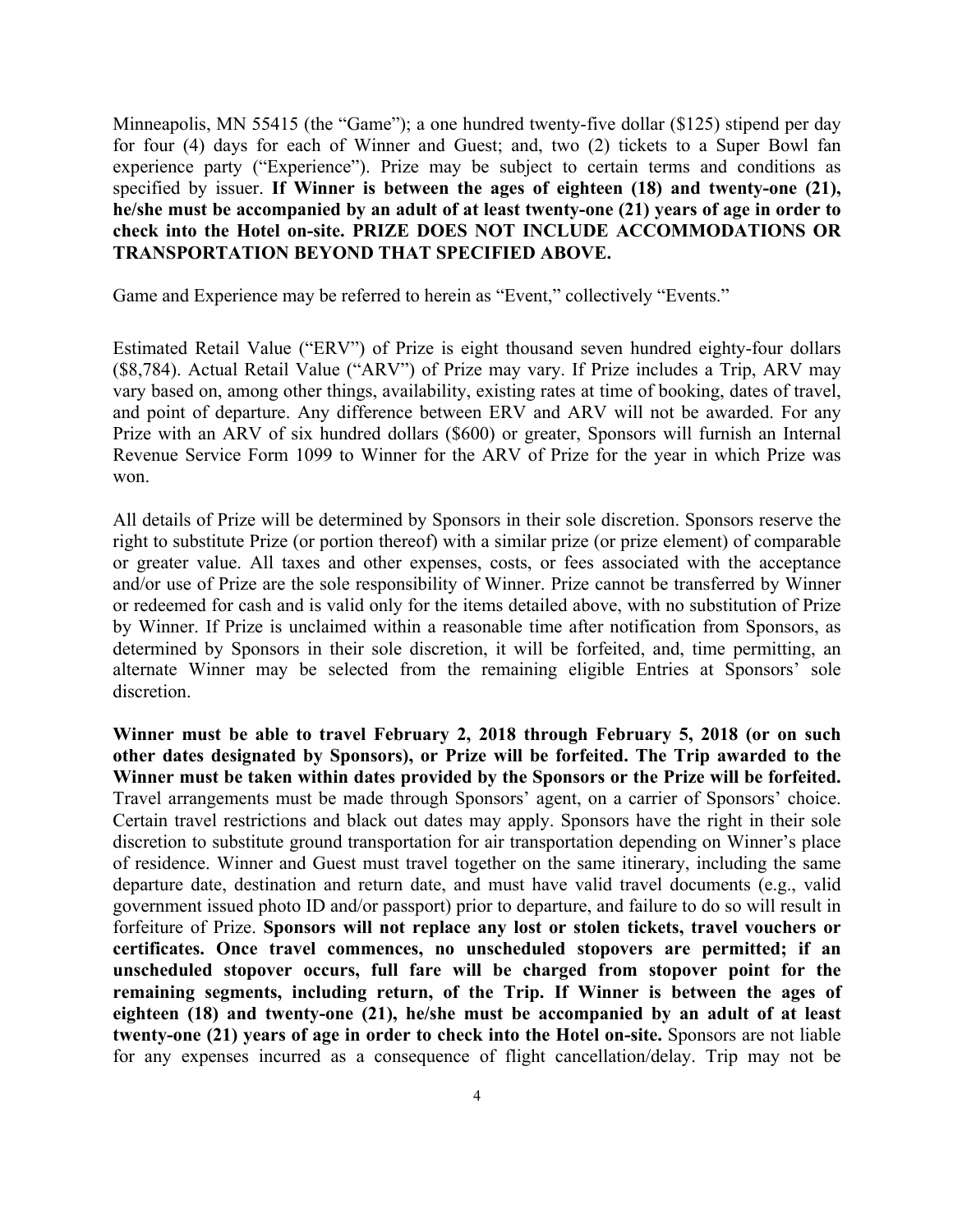combined with any other offer and travel may not qualify for frequent flyer miles. All travel and lodging will be at the risk of Winner and Guest. Winner is solely responsible for all expenses and costs associated with acceptance and/or use of Prize not specifically stated herein as being awarded, including, without limitation any and all taxes and other expenses, costs, or fees associated with the acceptance and/or use of Prize, travel insurance, ground transportation (other than as described above), security and airport fees, taxes, insurance, gasoline, meals, gratuities, and souvenirs. Sponsors shall have the right, but not the obligation, to make any deductions and withholdings that Sponsors deem necessary or desirable under applicable federal, state and local tax laws, rules, regulations, codes or ordinances.

Sponsors shall have no responsibility or liability for cancellations, delays, or any other change by any company or person providing any element of Prize due to reasons beyond Sponsors' control, and are not responsible or liable for any expenses incurred as a consequence thereof. Date and/or time of Event is subject to change. Event is subject to cancellation. If Winner chooses to attend the Event with no Guests, the remaining elements of Prize shall constitute full satisfaction of Sponsors' Prize obligation to Winner and no additional compensation will be awarded. Guest, if any, may be required to execute and return releases of liability and, where legal, publicity releases (collectively, "Guest Documents"), which must be returned with the Sweepstakes Documents, or Guest portion of the Prize will be forfeited. **Guest must be eighteen (18) years of age or older at the start of the Sweepstakes Period.**

**CONDITIONS:** By entering the Sweepstakes, each entrant agrees for entrant and for entrant's heirs, executors, and administrators (a) to release and hold harmless Sweepstakes Entities, NFL Entities, and each of their respective officers, directors, and employees (collectively, "Released Parties") from any liability, illness, injury, death, loss, litigation, or damage that may occur, directly or indirectly, whether caused by negligence or not, from such entrant's participation in the or Sweepstakes and/or his/her acceptance, possession, use, or misuse of Prize or any portion thereof (including any travel related thereto); (b) to indemnify Released Parties from any and all liability resulting or arising from the Sweepstakes and to hereby acknowledge that Released Parties have neither made nor are in any manner responsible or liable for any warranty, representation, or guarantee, express or implied, in fact or in law, relative to Prize, including express warranties provided exclusively by prize supplier that are sent along with Prize; (c) if selected as a Winner, to the posting of such entrant's name on the Website and the use by Released Parties of such name, voice, image, and/or likeness for publicity, promotional, and advertising purposes in any and all media now or hereafter known, throughout the world in perpetuity, without additional compensation, notification, permission, or approval, and, upon request, to the giving of consent, in writing, to such use; and, (d) to be bound by these Official Rules and to waive any right to claim any ambiguity or error therein or in the Sweepstakes itself, and to be bound by all decisions of the Sponsors, which are binding and final. Failure to comply with these conditions may result in disqualification from the Sweepstakes at Sponsors' sole discretion.

**ADDITIONAL TERMS:** Sponsors reserve the right to permanently disqualify from any promotion any person they believe has intentionally violated these Official Rules. Any attempt to deliberately damage the Sweepstakes or the operation thereof is unlawful and subject to legal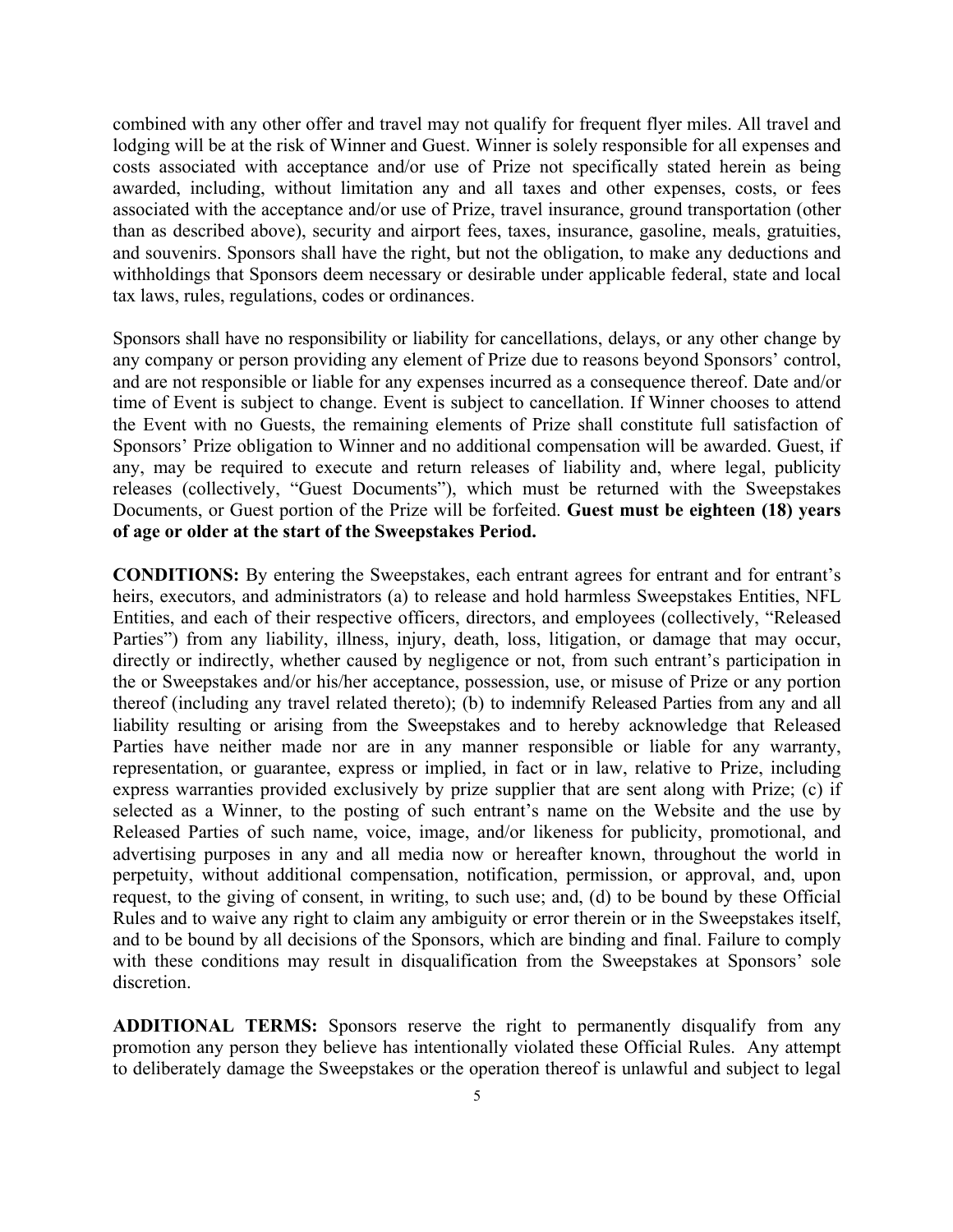action by Sponsors, who may seek damages to the fullest extent permitted by law. The failure of Sponsors to comply with any provision of these Official Rules due to an act of God, hurricane, war, fire, riot, earthquake, terrorism, act of public enemies, actions of governmental authorities outside of the control of Sponsors (excepting compliance with applicable codes and regulations), or other "force majeure" event will not be considered a breach of these Official Rules. Released Parties assume no responsibility for any injury or damage to entrants' or to any other person's computer relating to or resulting from entering or downloading materials or software in connection with the Sweepstakes. Released Parties are not responsible for telecommunications, network, electronic, technical, or computer failures of any kind; for inaccurate transcription of entry information; for errors in any promotional or marketing materials or in these Official Rules; for any human or electronic error; or for Entries that are stolen, misdirected, garbled, delayed, lost, late, damaged, or returned. **Sponsors reserve the right to cancel, modify, or suspend the Sweepstakes or any element thereof (including, without limitation, these Official Rules) without notice in any manner and for any reason (including, without limitation, in the event of any unanticipated occurrence that is not fully addressed in these Official Rules).** In the event of cancellation, modification, or suspension, Sponsors reserve the right to select Winners in a random drawing from among all eligible, non-suspect Entries received prior to the time of the event warranting such cancellation, modification, or suspension. Notice of such cancellation, modification, or suspension will be posted on the Website. Sponsors may prohibit any entrant or potential entrant from participating in the Sweepstakes, if such entrant or potential entrant shows a disregard for these Official Rules; acts with an intent to annoy, abuse, threaten, or harass any other entrant, Sponsors, or Sponsors' agents or representatives; or behaves in any other disruptive manner (as determined by Sponsors in their sole discretion). Sponsors reserve the right to modify these rules for clarification purposes without materially affecting the terms and conditions of the Sweepstakes.

**DISPUTES**: **THE SWEEPSTAKES IS GOVERNED BY, AND WILL BE CONSTRUED IN ACCORDANCE WITH, THE LAWS OF THE STATE OF NEW YORK, AND THE FORUM AND VENUE FOR ANY DISPUTE SHALL BE IN NEW YORK, NEW YORK. IF THE CONTROVERSY OR CLAIM IS NOT OTHERWISE RESOLVED THROUGH DIRECT DISCUSSIONS OR MEDIATION, IT SHALL THEN BE RESOLVED BY FINAL AND BINDING ARBITRATION ADMINISTERED BY JUDICIAL ARBITRATION AND MEDIATION SERVICES, INC., IN ACCORDANCE WITH ITS STREAMLINED ARBITRATION RULES AND PROCEDURES OR SUBSEQUENT VERSIONS THEREOF ("JAMS RULES"). THE JAMS RULES FOR SELECTION OF AN ARBITRATOR SHALL BE FOLLOWED, EXCEPT THAT THE ARBITRATOR SHALL BE EXPERIENCED AND LICENSED TO PRACTICE LAW IN NEW YORK. ALL PROCEEDINGS BROUGHT PURSUANT TO THIS PARAGRAPH WILL BE CONDUCTED IN THE COUNTY OF NEW YORK. THE REMEDY FOR ANY CLAIM SHALL BE LIMITED TO ACTUAL DAMAGES, AND IN NO EVENT SHALL ANY PARTY BE ENTITLED TO RECOVER PUNITIVE, EXEMPLARY, CONSEQUENTIAL, OR INCIDENTAL DAMAGES, INCLUDING ATTORNEY'S FEES OR OTHER SUCH RELATED COSTS OF BRINGING A CLAIM, OR TO RESCIND THIS AGREEMENT OR SEEK INJUNCTIVE OR ANY OTHER EQUITABLE RELIEF.**